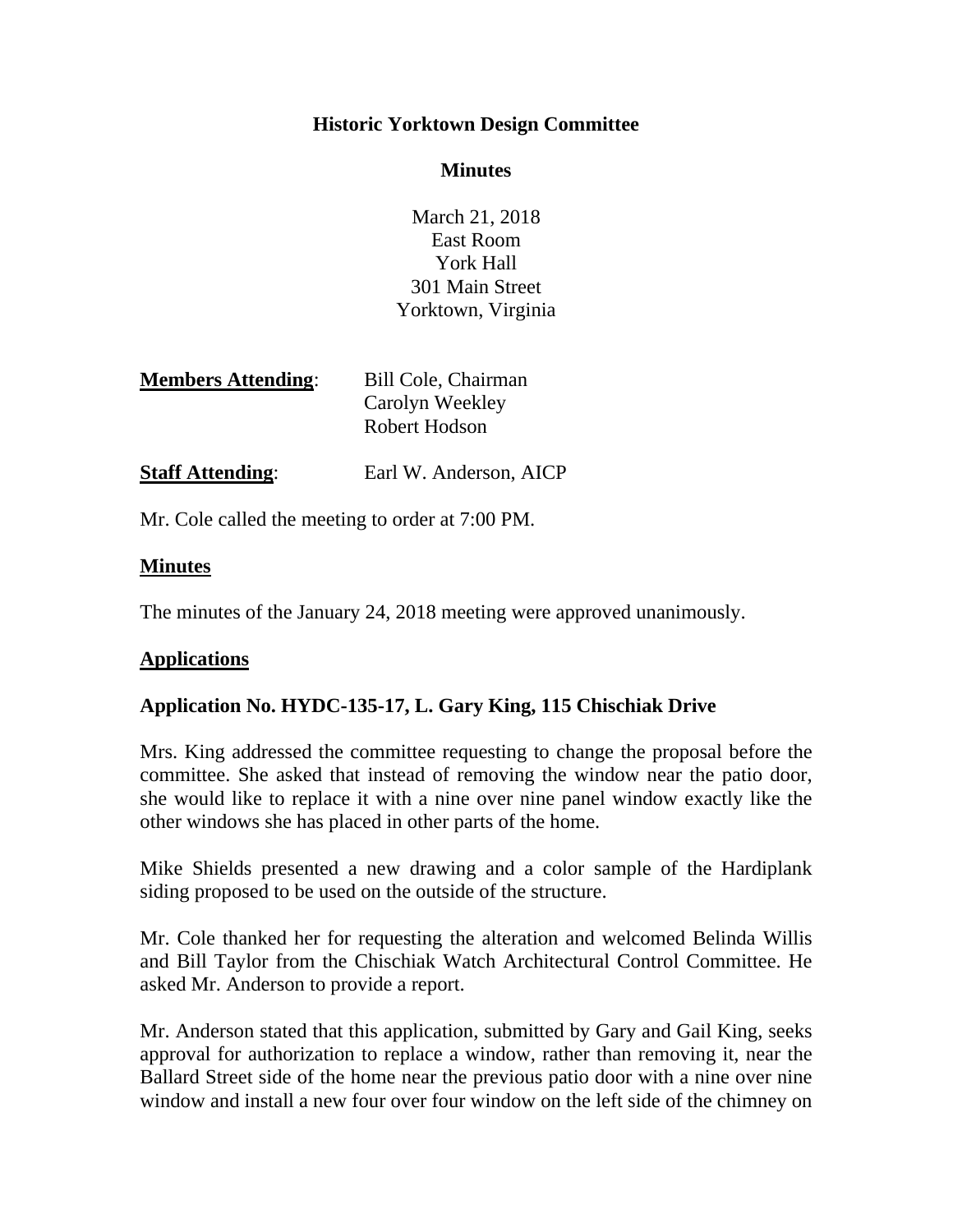March 21, 2018 Minutes Historic Yorktown Design Committee Page 2

the existing single-family detached dwelling with attached garage at 115 Chischiak Watch. The committee, at its May 17, 2017 and October 18, 2017 meetings, approved multiple items for the renovation of the subject structure.

In staff's opinion, the proposed changes are fully consistent with the Design Guidelines and with the character of surrounding structures and the Historic Core. Staff believes that the proposed renovations will be visually appealing and that the request merits approval. Accordingly, it is recommended that the Committee find the proposal consistent with the Guidelines and that the application be approved, subject to the following conditions:

- 1. The modifications shall be constructed in accordance with the exterior features depicted on the architectural renderings and with the supplementary information detailing proposed materials and colors presented with the application and received February 28, 2018.
- 2. A sample of the proposed paint to be used shall be approved by the York County Planning Division prior to commencement of painting.

Mr. Cole asked if the applicant had any comments.

Mrs. King stated that the window proposed near the chimney was the same window they had wanted to put on the other side of the home in the kitchen, but did not use there. They are moving it to this side of the house, so the committee has really already approved it. She stated the window had to be small because of the narrowness of the wall close to the chimney and the bathroom. The other window is larger than what was there, but the new window will better match the existing windows already approved for this side of the house as they are the same, nine over nine panels.

Mike Shields added that the window near the patio door will be centered on that wall, which will provide a better look.

Mr. Taylor stated that it has been difficult to envision this project as it has been so piecemeal. The space is already small and the proposal is putting many new windows in the home and fitting them in has been difficult.

Mr. Hodson asked if the new window near the patio will be at the same height as the rest of the windows on that side.

Mr. Shields said the windows would all be at the same height.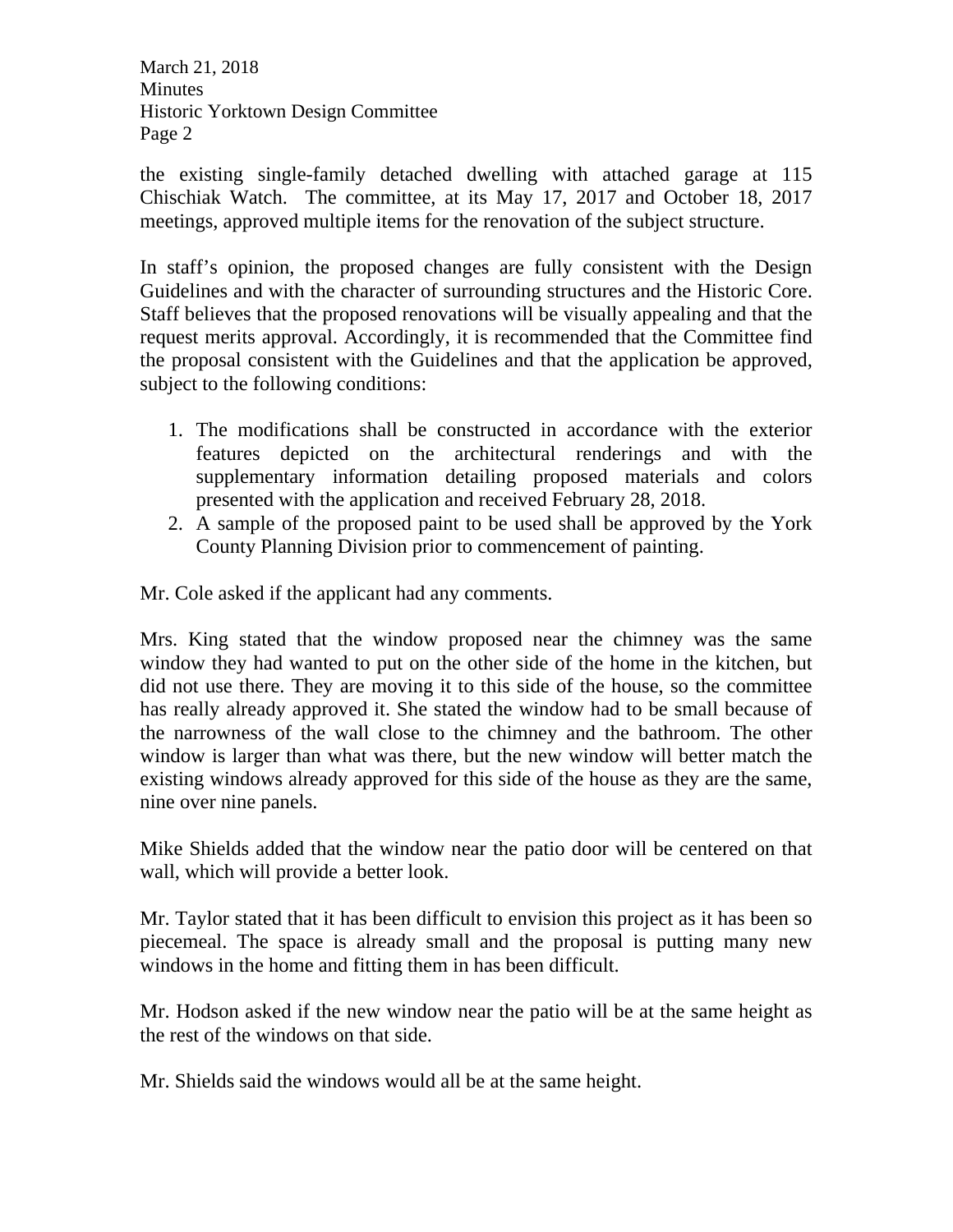March 21, 2018 Minutes Historic Yorktown Design Committee Page 3

Mr. Hodson opined that the windows on the Black Dog Gallery side of the home are of different styles, sizes, and heights and the collection makes the look very awkward. He suggested making the two windows in the center (i.e., bathroom window and window near chimney) the same style and size, so it looked more symmetrical.

Mrs. King said they would be happy to make the two windows match.

Mr. Cole asked if the high square bathroom window is consistent throughout the neighborhood.

Mr. Taylor said that to his knowledge all the homes had that small high window, so increasing the size of the bathroom window would not be consistent with what is in the neighborhood.

The committee discussed the windows further and the decision was made to leave the bathroom window alone.

Mrs. King asked if the committee had to make any decision if she wanted to move the HVAC outside unit.

Mr. Cole stated that the committee would not need to review that request.

Mr. Taylor stated that outside HVAC in Chischiak is usually fenced.

Mrs. King stated that she would not have a problem fencing around it so it would not be visible.

There being no further discussion Mr. Cole moved approval of the application for the design of the proposed renovations at 115 Chischiak Watch, subject to the following conditions:

- 1. The modifications shall be constructed in accordance with the exterior features depicted on the architectural renderings and with the supplementary information detailing proposed materials and colors presented with the application and received March 21, 2018.
- 2. A sample of the proposed paint to be used shall be approved by the York County Planning Division prior to commencement of painting.

By voice vote, the motion was approved unanimously.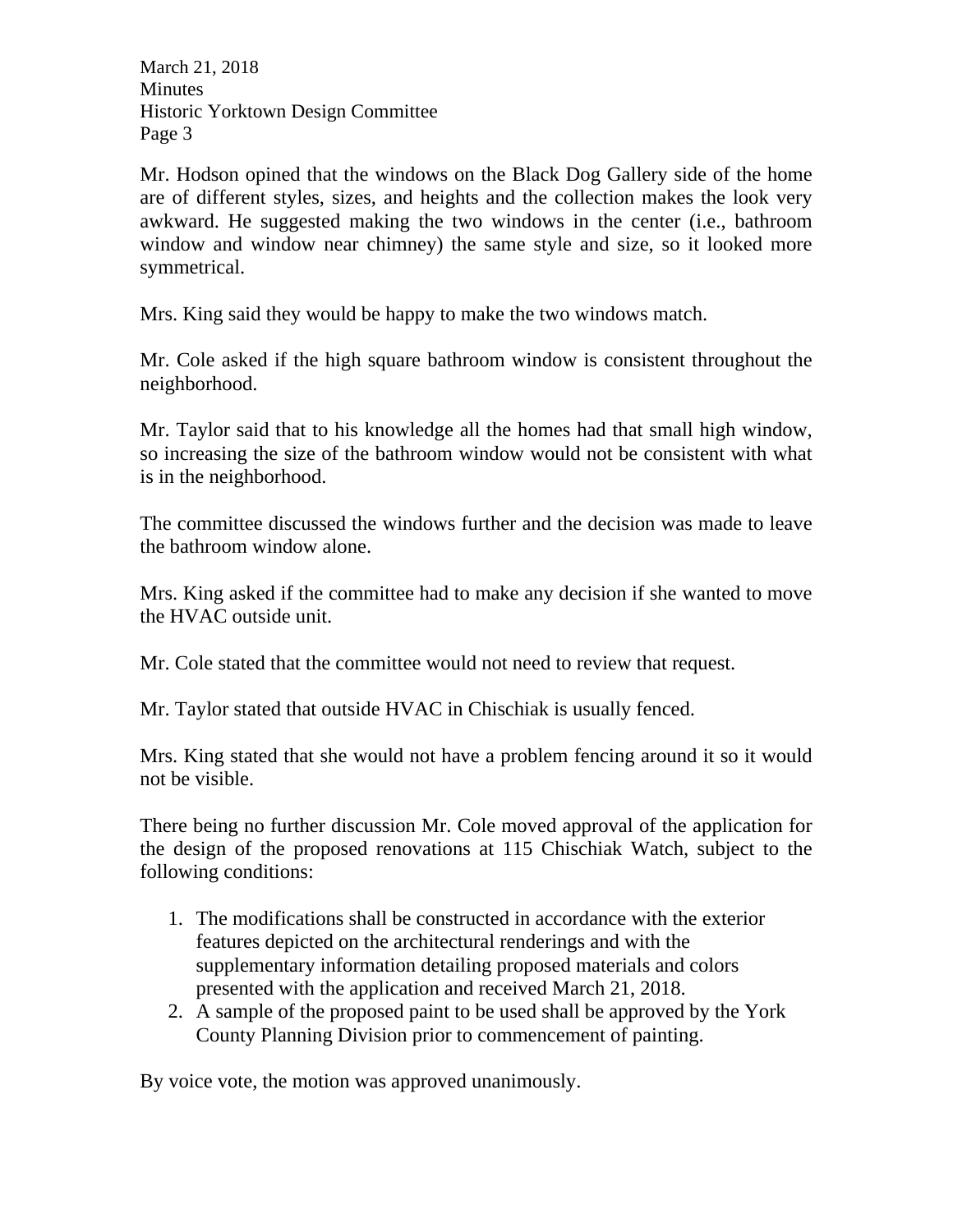March 21, 2018 Minutes Historic Yorktown Design Committee Page 4

#### **New Business**

None

### **Old Business**

Mr. Cole stated that he met with Mr. Chad Green, District 3 Board of Supervisor to discuss recent actions by the Board, specifically discussing the two appeals of committee decisions for the Grace Church and Charles Hedge applications. Mr. Cole shared his concerns with Mr. Green about the application of the guidelines and how the Board sees the guidelines being applied. Mr. Cole said that Mr. Green and he had a good discussion on the subject.

### **Staff Reports**

Mr. Anderson discussed the recent Freedom of Information Act (FOIA) requests made referencing the Grace Church and Hornsby House applications.

#### **Committee Requests**

None

There being no further business to come before the Committee, the meeting was adjourned at 7:48 pm.

Respectfully Submitted,

Earl W. Anderson, Secretary

Approved by HYDC:  $\mathcal{L}$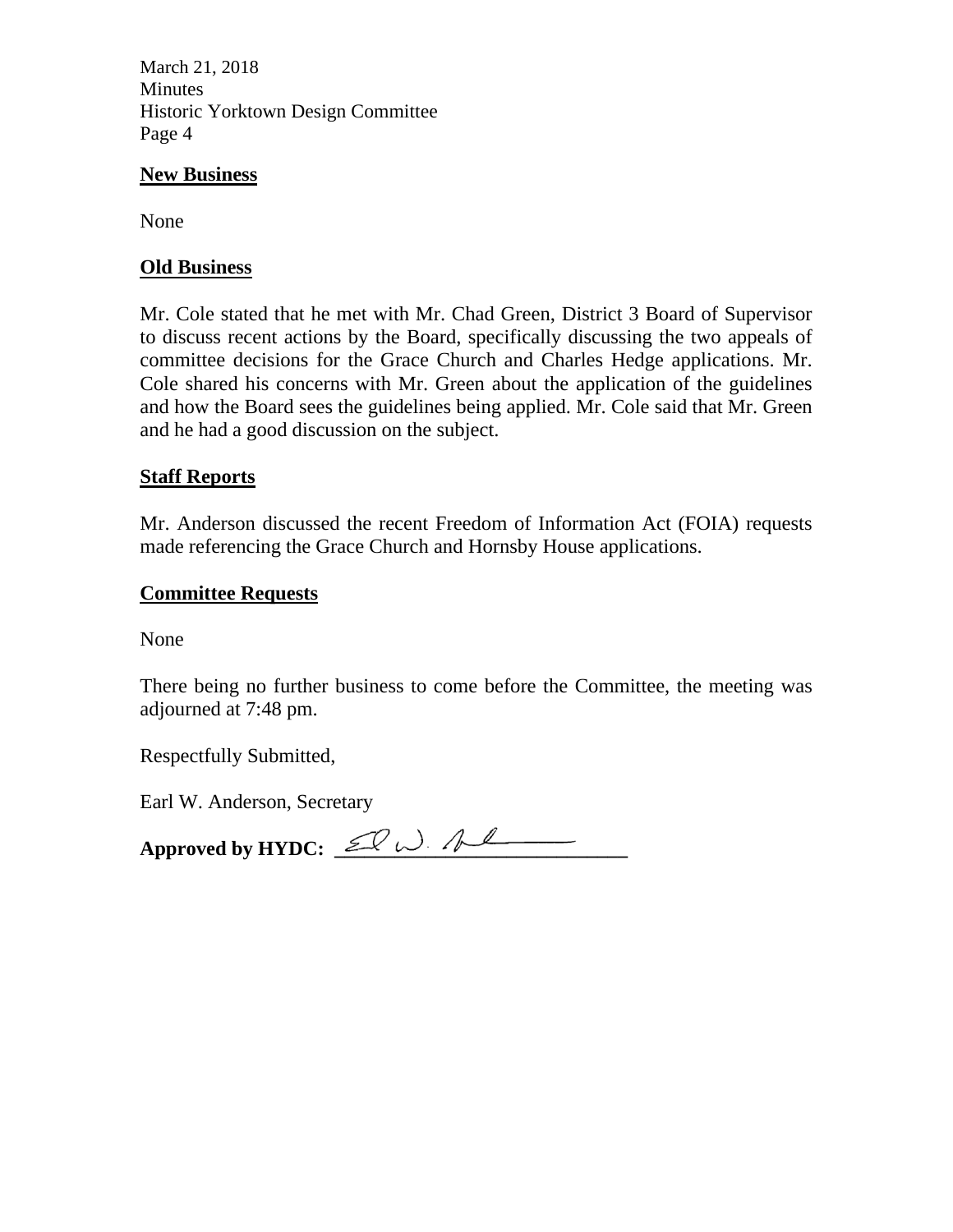# SENIOR CENTER OF YORK (SCY) YORKTOWN, VIRGINIA BOARD OF DIRECTORS MINUTES January 10, 2018

# **1.** Call to Order

Buck Rodgers, Vice Chairperson, called the meeting to order at 10:05 a.m. Carol Scott, Chairperson, will join the meeting later.

Dee Davis conducted the roll call and recorded Minutes.

# **2.** Roll Call

Board members present: Lynda Bush, Viana Dail, Dee Davis, Brian Fuller, Nancy Geary, Timothy Grabowski, Tom McNamara, Cheryl Nelson-Barnard, Buck Rodgers, Carol Scott, Cynthia Slominski, Betty Titus

Board members not present: Arlene Connell, Bill Massey

Staff members present: Lynne McMullen, Gerald Patesel, Minnie Sippio

Staff members not present: none

# **3.** Approval of Minutes

A motion was made by Viana Dail to accept the November 2017 minutes as presented and Betty Titus made a second motion. All board members were in favor and the minutes were approved.

# **4.** Financial Reports

#### A. Peninsula Agency on Aging (PAA)

Gerald Patesel provided a financial report from PAA indicating that monthly expenditures to County of York and Verizon were standard. Mr. Rodgers requested an overview of PAA and their support to the SCY for the benefit of new board members. Mr. Patesel mentioned the phone and utilities that PAA covers for the Center and working together with the congregate meals through Dining Club, and he also referred new members to the PAA website to learn more about the agency.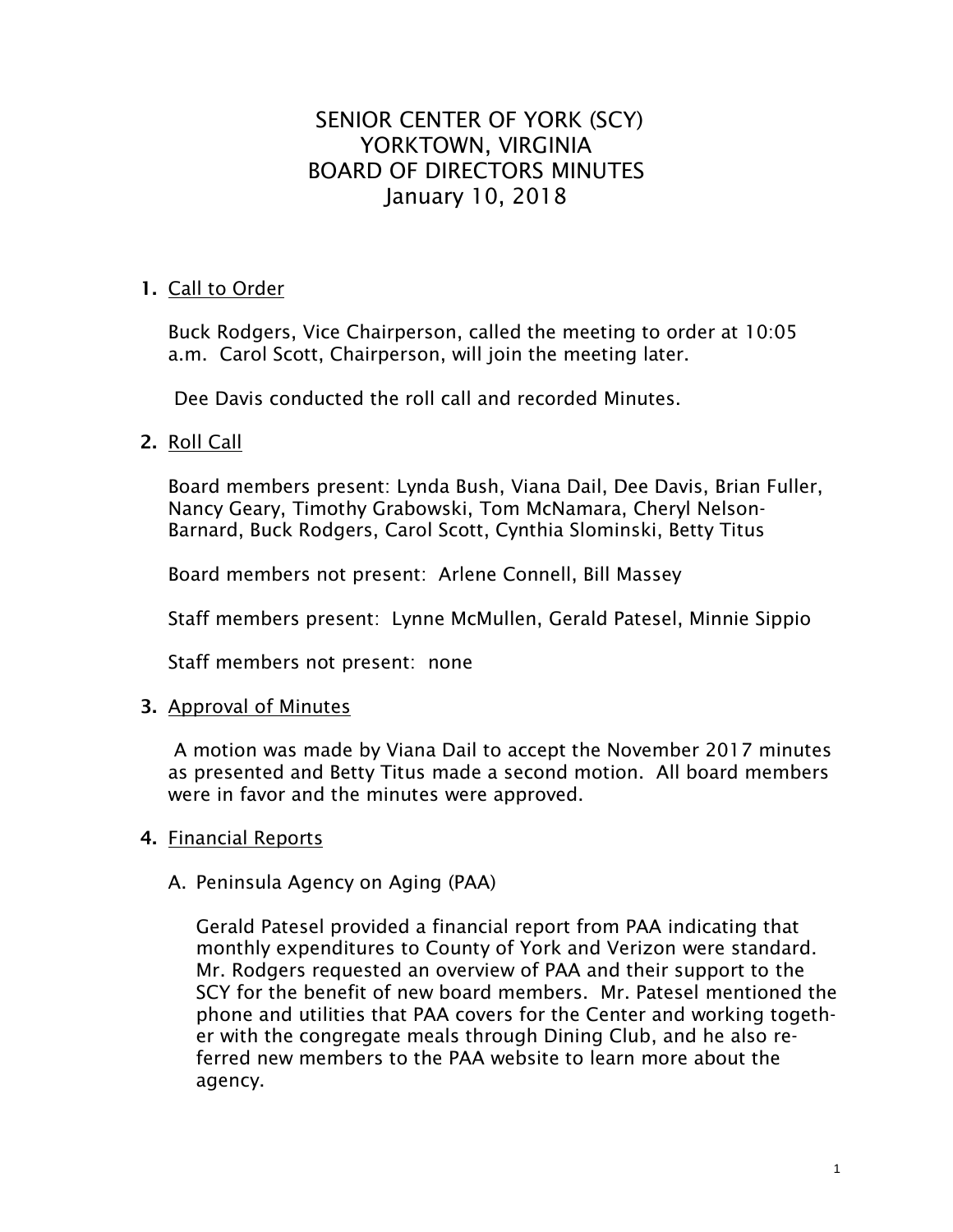Senior Center of York Treasurer's Report

Ms. McMullen presented the SCY November and December monthly financial reports. Noteworthy, was the status of sales for the SCY cookbook, which indicates initial costs for publishing have been covered. Cookbooks continue to be sold. Lynda Bush motioned to approve the treasurer's report and Brian Fuller seconded the motion.

# **5.** Committee Reports

A. Center Facility Operations

Tom McNamara reported a problem with floor tile staining in one of the bathrooms in Suite 4. Replacement of tile will be explored.

B. Center Programs

Carol Scott reported there were 1,163 patron visits in December 2017. Carol Scott announced several special program events for January. The craft workshop led by artist, Kathy Wahl, will use acrylic on canvas as a new medium to produce unique designs. AARP will conduct their safe driver training on January 22 & 23. Buck Rodgers will facilitate a new program "War Stories & Pizza," for veterans to share their experiences during military service. Initially the program was intended to attract more male participation at the SCY. "War Stories" is open to any gender veteran, is designed to support small group discussions up to twelve participants and will be on-going for about six months. Due to inclement weather the free yoga workshop with a video presentation was postponed a week. In preparation for Dr. Darden's presentation later in the month, the movie "Hidden Figures" will be shown on Thursday, January 18 at 1p.m. Dr. Darden is scheduled for her talk on January 31 at 1p.m. and has a substantial patron registration for the event. Day trips are being planned for March, April and May.

C. Health Programs

Mrs. Sippio reported thirteen participants attended the presentation by the Alzheimer Association. The Dining Club December Christmas Lights and dinner event was well attended. Due to inclement weather and holiday closings the Dining Club was closed for two weeks but will resume with pizza and salad on Friday January 12. New dates for the diabetic workshop are from January 23 to February 27 due to the inclement weather. The SCY Health Fair is scheduled for May 4 from 9 a.m. to 12:30 p.m. The special health day program for January 24 is a presentation on organization for the mind, body and home by pro-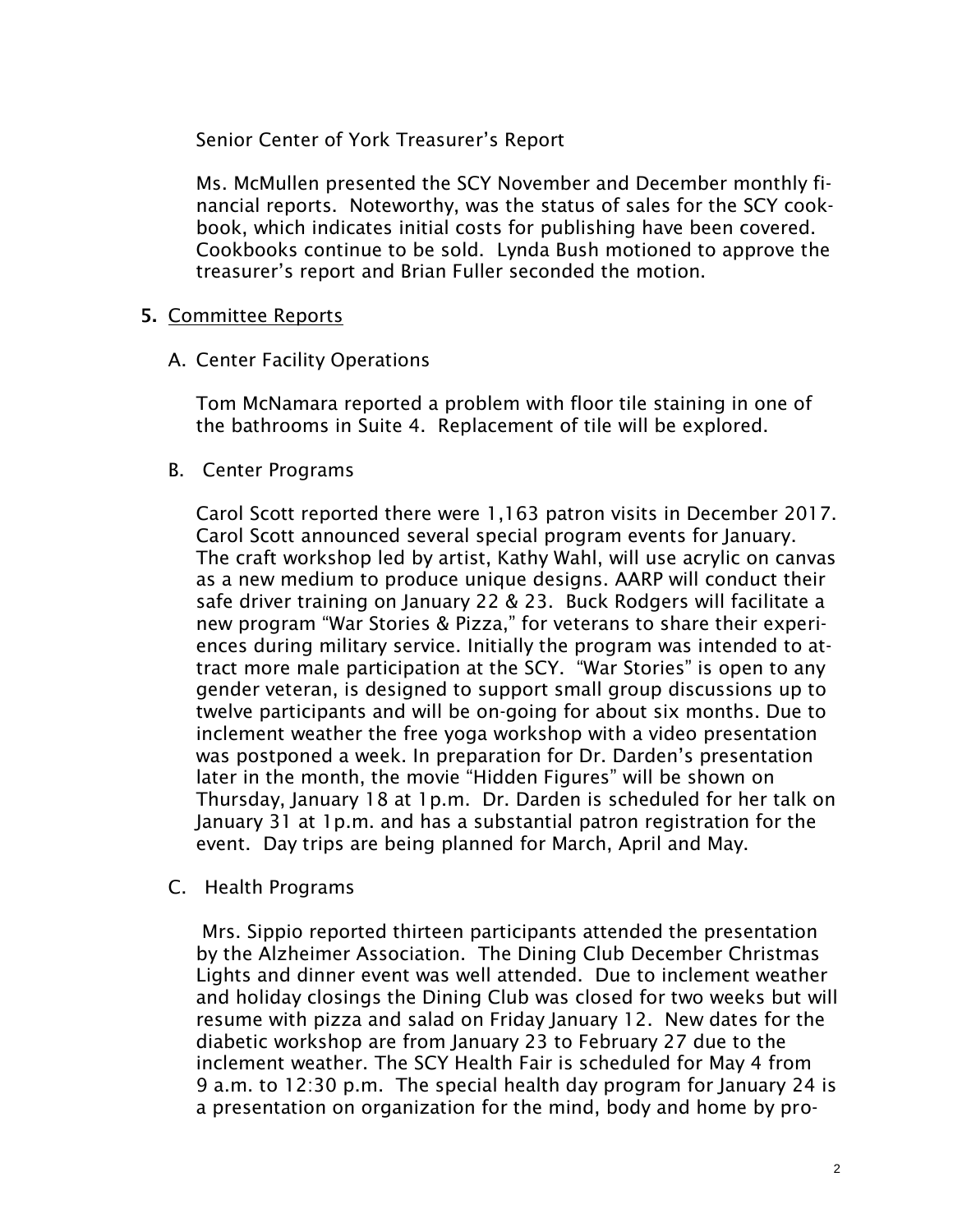fessional organizer Mary Frances Ballard. The Healthy Aging Conference will take place April 5 and will be held at King of Glory Church in Williamsburg.

D. Peninsula Agency on Aging

Gerald Patesel announced the 36th Annual Community Forum on Aging will be held Wednesday, March 7 at Christopher Newport University Freeman Center from 9 a.m. to 2 p.m. Mr. Patesel provided flyers to circulate for pre-registration.

E. York County

Brian Fuller announced that due to inclement weather many Parks and Recreation programs conducted at the public schools were interrupted. Mr. Fuller also said the Center will observe what the schools are doing concerning weather, but that the Center and PR& T may open up programs sooner because the schools transport but that our programs are voluntary, and folks can determine if they feel safe coming in for programs. Mr. Fuller also announced the York County Community Services Building at Charles Brown Park will be named in honor of Dr. Martin Luther King Jr., on February 9, with the niece of Dr. Martin Luther King as the keynote speaker. Looking ahead, the Yorktown Public Library will undergo extensive renovations constructing a second story to the existing building. This project may open new opportunities to build partnerships in programing by the SCY providing off site computer use for library patrons during the construction.

- **6.** Old Business
	- A. The November birthday bash commemorated the anniversary of the SCY while offering an opportunity to recognize SCY volunteers as well.
	- B. The Christmas Luncheon received an all- time high number of participants at around 102 patrons including event volunteers. The food and service by Encore catering was considered excellent and was recommended for future use.
	- C. The Spring Fundraiser is scheduled for March 24 and will include a white elephant sale of used household items, a bake sale and a prize drawing. Betty Titus began soliciting prizes from selected businesses. More board member volunteers will be needed to help with this project.
	- D. The Valentine Bingo event is now scheduled for February 16. The York County Youth Commission is volunteering their services to help with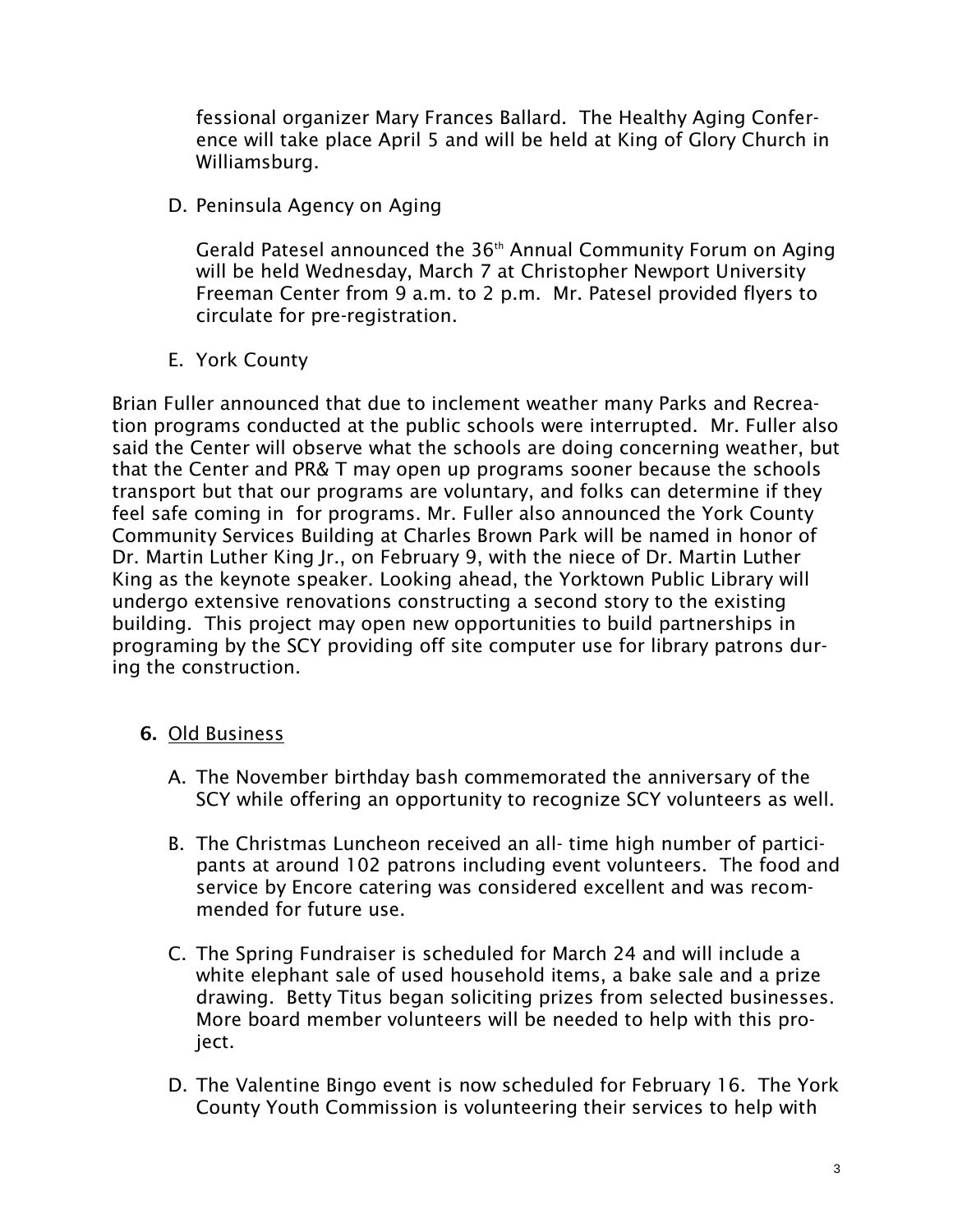the program but Ms. McMullen requested Board Members be on standby to help especially with set up.

A SCY Talent Show has been requested by patrons and is in the preliminary stages of planning.

7. New Business

A.Ms. McMullen circulated the 2018 SCY/York County closings and holiday's schedule. The SCY board meetings will continue on the second Wednesday of the month with no meetings in August or December 2018.

B. Ms. McMullen announced the center Committee Members listing and will provide an email copy to each board member for their review or to make changes.

C. The Spring Picnic is tentatively scheduled for May 4 (changed May 11).

### Information

Ms. McMullen reported on the health status of staff member, Evie, who is at the Regency Rehabilitation Center. Evie has made some recovery progress, is very interested in visitations and misses being at the SCY.

The free tax service program will begin at the SCY Feb. 2 and continue to April 17.

#### Announcements

The next board meeting will be on Wednesday February 14, 2018. A motion to adjourn was made by Viana Dail and seconded by Buck Rodgers. Board members approved the motion.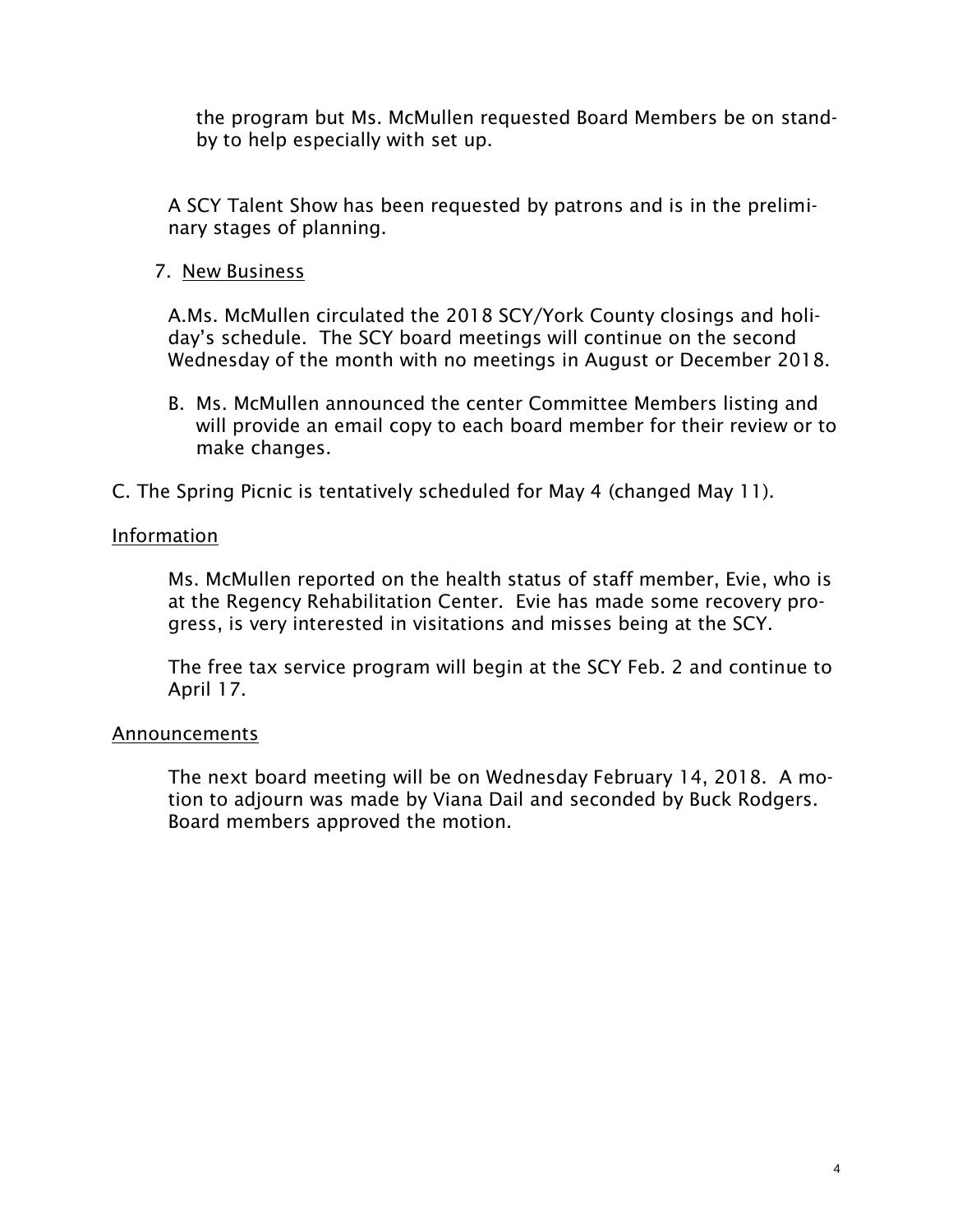### SENIOR CENTER OF YORK (SCY) YORKTOWN, VIRGINIA BOARD OF DIRECTORS MINUTES February 14, 2018

# **1.** Call to Order

Carol Scott, Chairperson, called the meeting to order at 10 a.m.

Viana Dail conducted the roll call.

### **2.** Roll Call

Board members present: Lynda Bush, Viana Dail, Brian Fuller, Nancy Geary, Tom McNamara, Cheryl Nelson-Barnard, Buck Rodgers, Carol Scott, Cynthia Slominski

Board members not present: Arlene Connell, Bill Massey, Dee Davis, Betty Titus, Donna Gilroy

Staff members present: Lynne McMullen, Gerald Patesel, Minnie Sippio

Staff members not present: none

# **3.** Approval of Minutes

There was a correction to the minute as follows: Mr. Fuller had requested the January minutes be changed to the following: the York County Community Services Building at Charles Brown Park will be named in honor of Dr. Martin Luther King Jr., on February 9, with the niece of Dr. Martin Luther King as the keynote speaker. After the correction was noted a motion was made by Buck Rodgers to accept the minutes and Viana Dail made a second motion. All board members were in favor and the minutes were approved.

#### **4.** Financial Reports

A. Peninsula Agency on Aging (PAA)

Gerald Patesel provided a financial report from PAA indicating that monthly expenditures to County of York and said expenses were standard.

Senior Center of York Treasurer's Report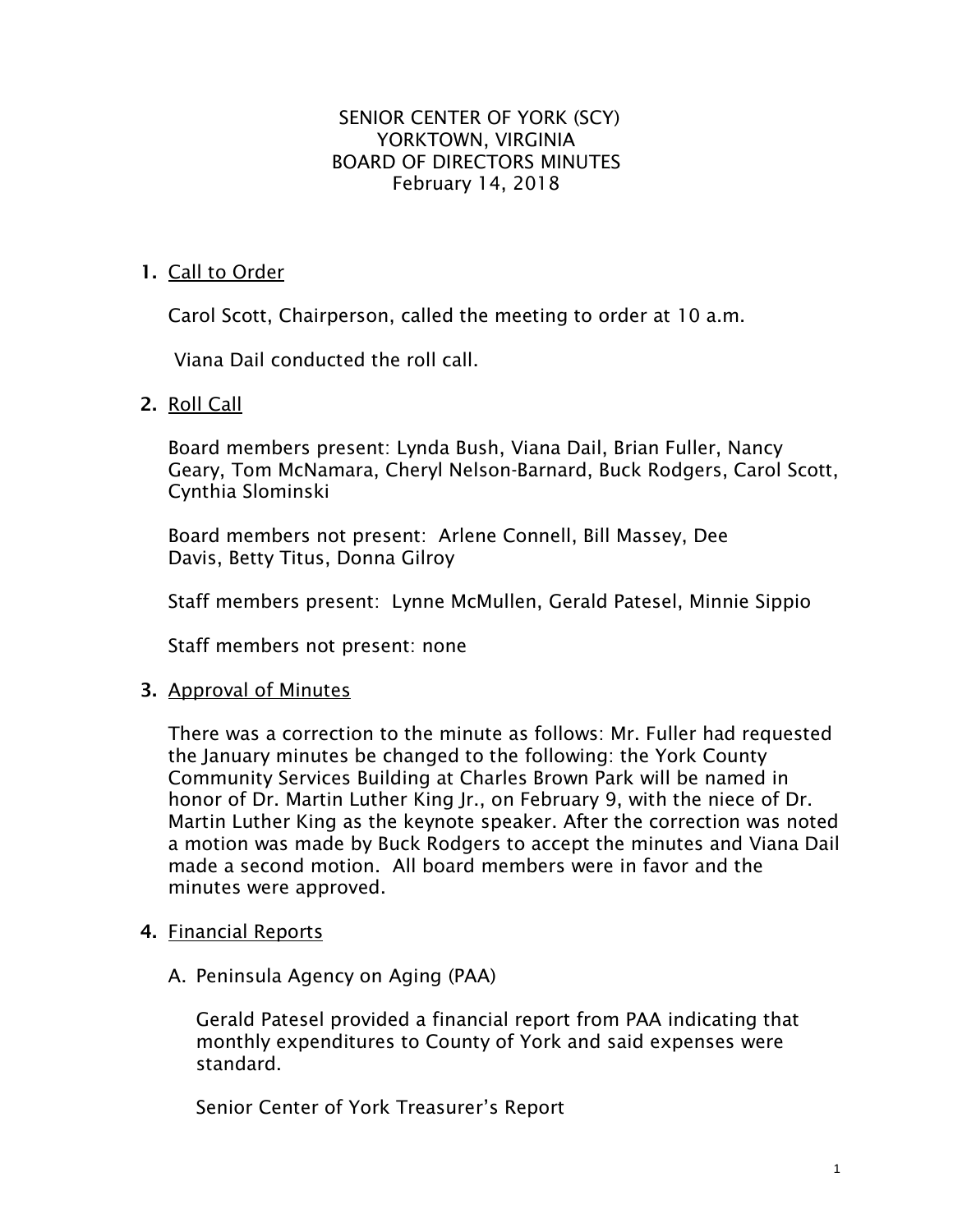Ms. McMullen presented the January Treasurer report with monies to the cultural day speaker Dr. Darden. Lynda Bush made a motion to accept the report and Buck Rodgers made a second motion.

### **5.** Committee Reports

#### A. Center Facility Operations

Tom McNamara reported on the continuing issue of the door arm's screws coming loose in the kitchen of Ste. 1. There have been some windy days too. There was a suggestion of a door stopper, but there was one previously, but we will consider another. The yellowing of floor tile staining in Ste. 4 is due to some of the chemicals in the water. Portco has cleaned it but the tiles may still need to be replaced. Also there was a rumbling on the roof a few weeks ago which turned out to be the HVAC compressor; this has occurred several times with this part and we are talking with Nusbaum to see if they might cover any of the costs associated with this.

B. Center Programs

Carol Scott reported there were 1,249 patron visits in January. Tax service is up and running, very busy and will be held through April 17. Craft Days with Kathy Wahl are very well attended. Carol Scott commented that she thought the instructors for the Driver Safety course were very good. V-day Bingo will take place February 16 and the Tech Breakfast with Joel Kandra of computer support will be on February 22. Billy Mitchell will perform at the birthday bash on February 23. Buck Rodgers reported on "War Stories and Pizza," saying that there were 10 participants signed up but 7 showed up, and they went over by an hour in a half. Mr. Rodgers would like to work with the current group and perhaps start up another session later on with another facilitator as well.

#### C. Health Programs

Mrs. Sippio reported 31 participants for the Heart and Head Health Day. The speaker Ms. Ballard did an excellent job, and talked about relieving stress. The Diabetic Self- Management Program began January  $23<sup>rd</sup>$  and has 11 participants. The Dining Club has been averaging 14 participants daily. On February 21 Laura Skeith of Social Services addresses benefits for veterans.

On March 21 from 9:30 to 11a.m. the Commissioner of the Revenue will provide tax relief assistance. The Healthy Aging Conference will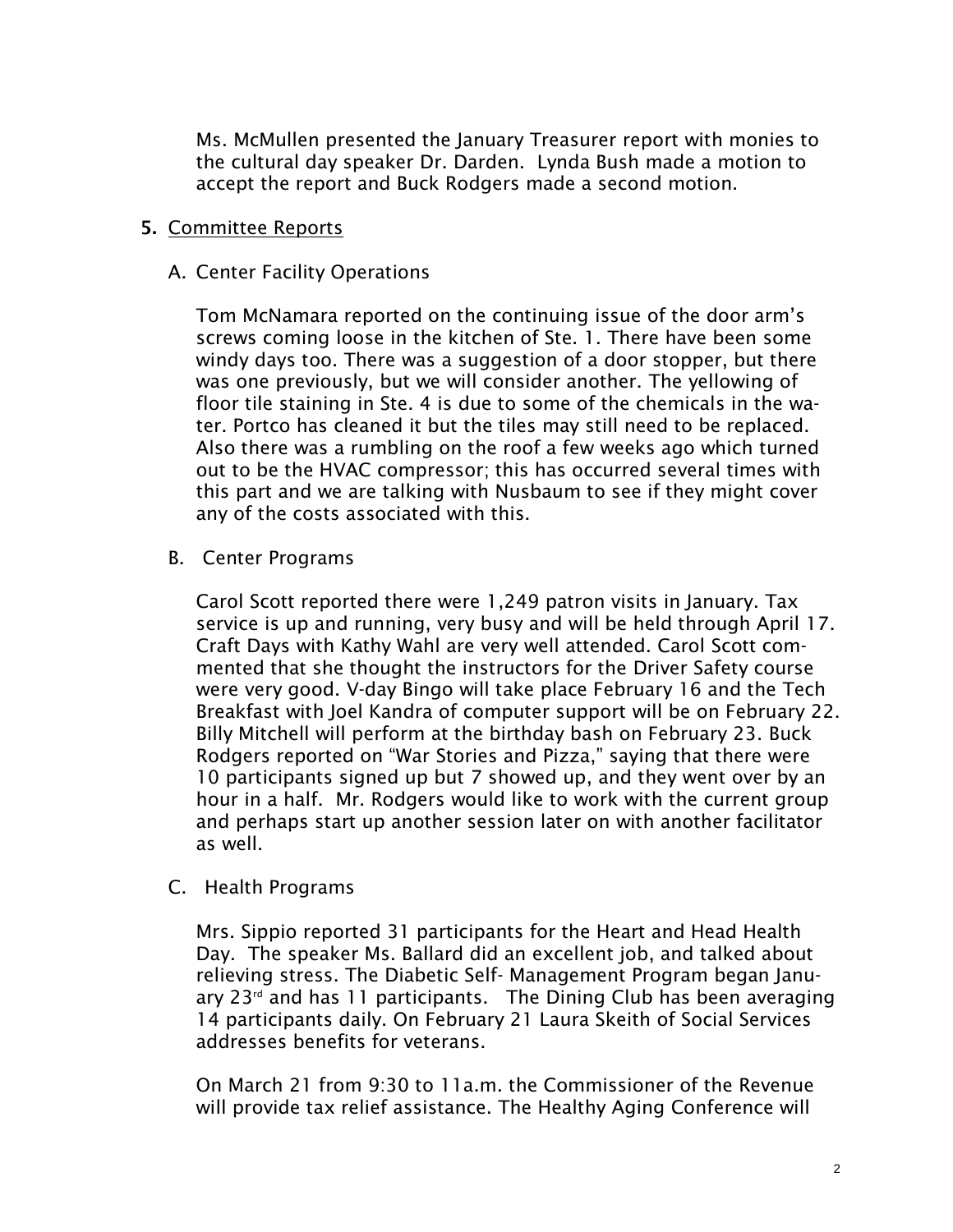take place April 5 and will be held at King of Glory Church in Williamsburg. Matter of Balance will take place May through June 19. Several folks from the Dining Club will be attending the Forum on Aging at CNU. The SCY Health Fair is scheduled for May 4 from 9 a.m. to 12:30 p.m. Sentara will be doing cholesterol screenings; there will also be screenings for bone density, hearing, body mass index, and more. The Triad which promotes safety issues for seniors involving scams and fraud will be having more programs such as the ice cream social in July and fewer meetings throughout the year. They are looking for more seniors to take part in it too. Triad will also hold a state conference in April in Williamsburg with a \$50 registration fee. There will be a CarFit program in May at the Hampton Convention Center. Attendees can drive up and have the 12 point checklist completed on their vehicle to make sure each person is fitted for the steering, mirror, proper installation in their cars.

### D. Peninsula Agency on Aging

Gerald Patesel announced that over 70 vendors are lined up for the 36th Annual Community Forum on Aging Wednesday, March 7 at Christopher Newport University Freeman Center from 9 a.m. to 2 p.m. Mr. Patesel said they were working with the Foodbank to receive fruits such as oranges, blueberries, and kale and potatoes. The therapy dog will be making visits to the dining sites.

Brian Fuller commented that he found Dr. Darden's talk at the Center to be impressive. Mr. Fuller said that we are in the beginning of the budget stages. Meetings are set up with the County Administrator to go over department requests. The newer requested items are enhancements which are submitted independently. Parks, Recreation, and Tourism has been able to offer some new programs over the past couple of years with the enhancements. The Finance Department is looking to upgrade the County's computer system with MUNIS, a popular computer program with many other local governments; and staff is going through training. Parks, Recreation, & Tourism uses the RecTrac software which will be tied into MUNIS and computer enhancements are also being considered for the Senior Center and connectivity to the County's network as well.

# **6.** Old Business

- A. The Spring Fundraiser is scheduled for April 7 and will include a white elephant sale of used household items, a bake sale and a prize drawing. Tickets are available to win some nice prizes.
- B. The Valentine Bingo event is scheduled for February 16.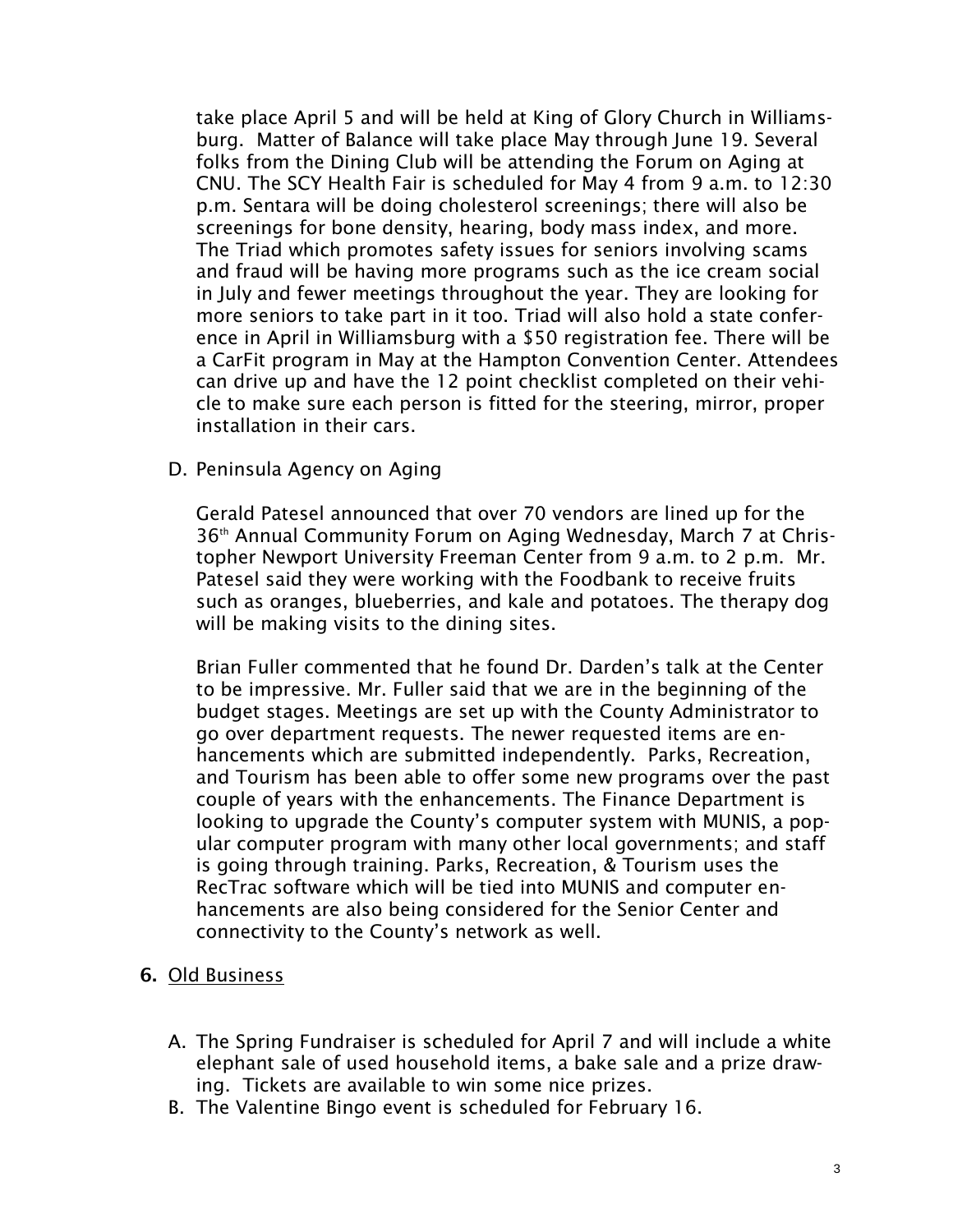- C. The committee listings were passed around to the board members and will be updated.
- D. The Spring Picnic is scheduled for May 11. There is limited shelter seating.

### 7. New Business

- A. The Annual Tea will be held on Wednesday, April 18. Winette Jeffery will speak on some presidential ladies, cookbooks, and menus.
- B. The board was in favor of having a  $4<sup>th</sup>$  of July picnic (indoors) so a date will be set for this event.

#### **Information**

Carol Scott reported that Timothy Grabowski and Martha Copes will not be able to serve on the board. Donna Gilroy has been sick and other commitments too.

#### **Announcements**

The next board meeting will be on Wednesday March 14, 2018. A motion to adjourn was made by Viana Dail and seconded by Buck Rodgers.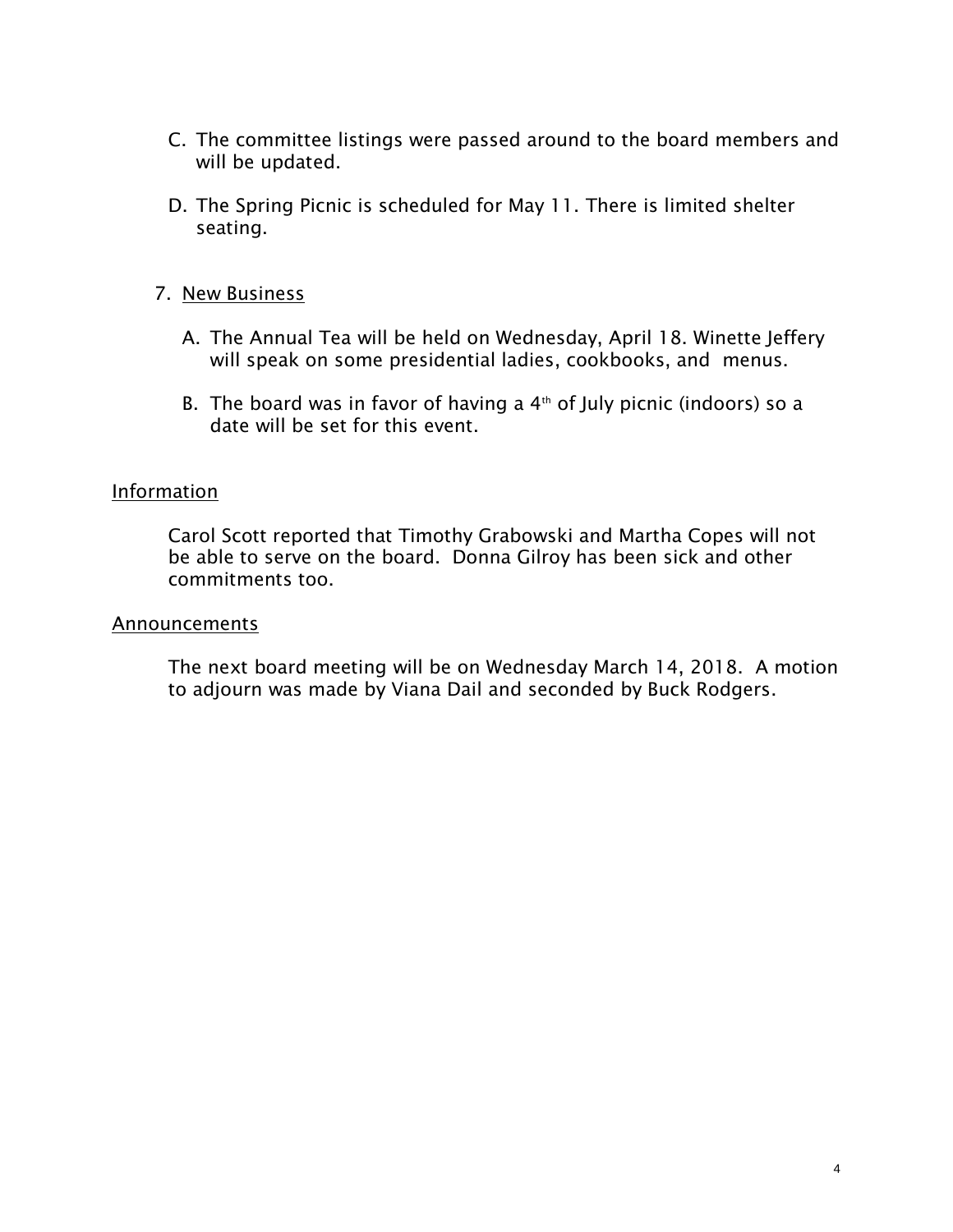### SENIOR CENTER OF YORK YORKTOWN, VIRGINIA BOARD OF DIRECTOR'S MINUTES November 8, 2017

#### 1. Call to Order

Carol Scott, Chairman, called the meeting to order.

Viana Dail conducted roll call and Betty Titus recorded minutes.

#### 2. Roll Call

Board members present: Lynda Bush, Arlene Connell, Viana Dail, Brian Fuller, Tom McNamara, Carol Scott, Betty Titus, Buck Rodgers,

Board members not present: Bill Massey, Donna Gilroy, Dee Davis.

Staff members present: Lynne McMullen, Gerald Patesel, Minnie Sippio

#### 3. Approval of Minutes

A motion was made by Buck Rodgers to accept the October minutes as presented and Lynda Bush seconded the motion.

#### 4. Financial Reports

- A. Peninsula Agency on Aging Reports were handed out, and PAA is at level funding.
- B. Senior Center of York Treasurer's Report

Arlene Connell reported that the Center has made \$400 in cookbook profits. Please talk the cookbooks up to others. Viana Dail told the line dance class to see the front desk to purchase them. Buck Rodgers motioned to approve the SCY Treasurer's report and Viana Dail seconded the motion.

#### 5. Committee Reports

A. Center Facility Operations

Tom McNamara said the door latch in the kitchen had been repaired.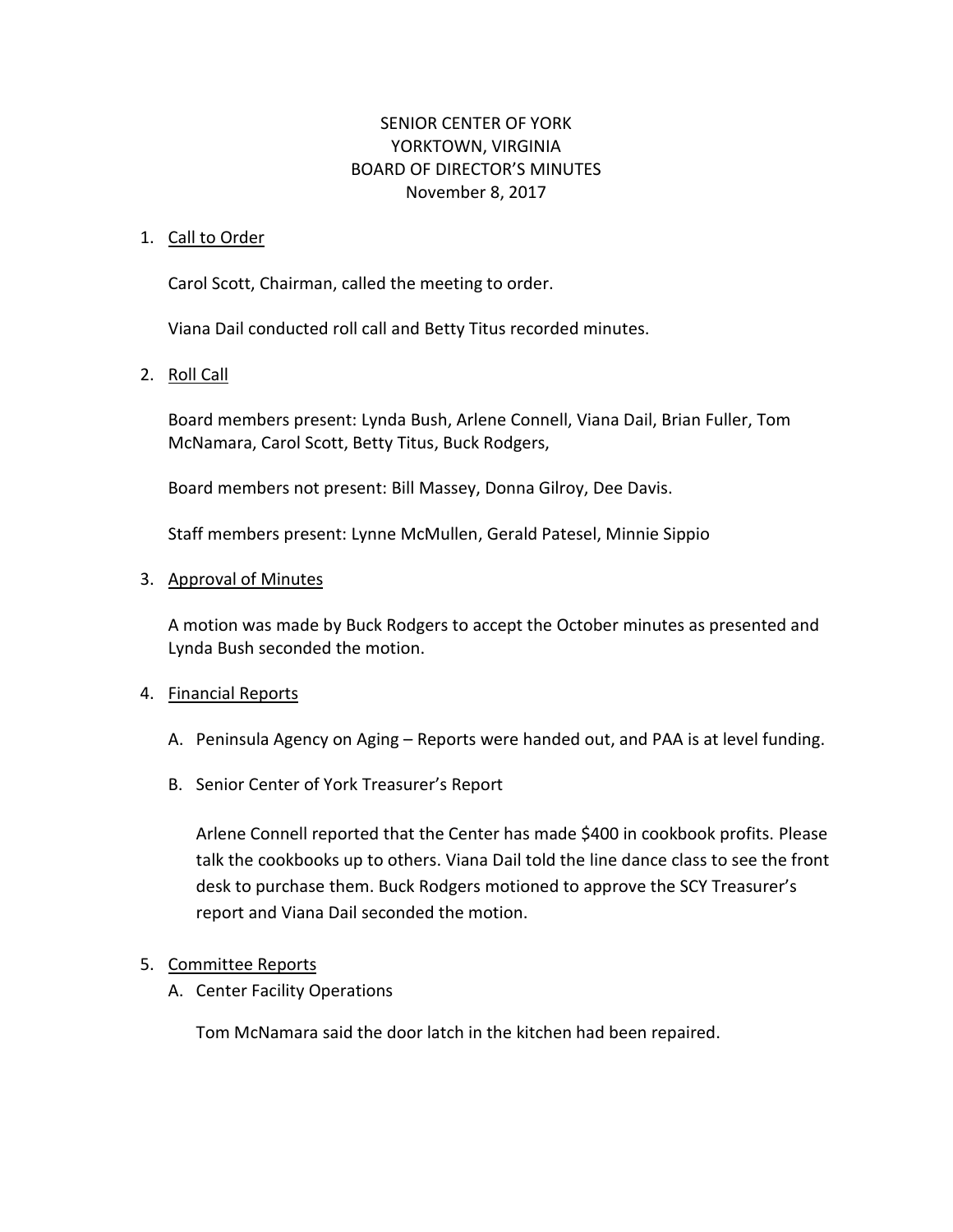#### B. Center Programs

Carol Scott reported that for the Yorktown Museum outing on Monday (November  $6<sup>th</sup>$ ), 13 people signed up and everyone had a good time. AARP Driving class continues this month. Christmas Luncheon to be held on December 8 instead of December 1. Holiday crafts will be held on November 16 and the anniversary birthday bash will be held on Friday, November 17 at 1 p.m. November was a busier month than past months with 1718 patron visits.

C. Health Programs

Minnie Sippio reported that 10 people attended the program "Act of Love" program. Thirty-two people were administered flu shots. The Senior Safety Summit was attended by 284 people. The eight- week session of "A Matter of Balance" had 11 people registered and 8 completed the program. Another session will be in the spring. The next six-week program for diabetes will begin on January 9 on Tuesdays from 2 to 4:30p.m. The Dining Club served on average 16 meals in October and on general average 12 to 13 meals daily and thirty participants have signed up for the program. On December 6, there will be a program with the Alzheimer's Association. Today there will be a Medicare Update program reviewing the changes to different plans.

D. Peninsula Agency

Gerald Patesel told us about the "Keep Seniors Warm" program, a drive where coats, hats, and gloves are collected. This is the second year the program has been offered and it was a hit and the seniors were very appreciative. Flyers with more information about this event will be coming soon. Also ham biscuits will be provided for the Center's anniversary birthday bash. With the holidays, the dining centers will be closed on November 22, 23, 24. December 20 closed until January 3 (reopen). Service will also continue on Thanksgiving and Christmas for those that are homebound as PAA will provide meals, and about 110-120 hot meals are delivered.

E. York County

Brian Fuller said the  $21^{st}$  appointment for Senior Center Board members was made at the Board of Supervisors closed session meeting. Budgets are due to the Finance Department before Thanksgiving.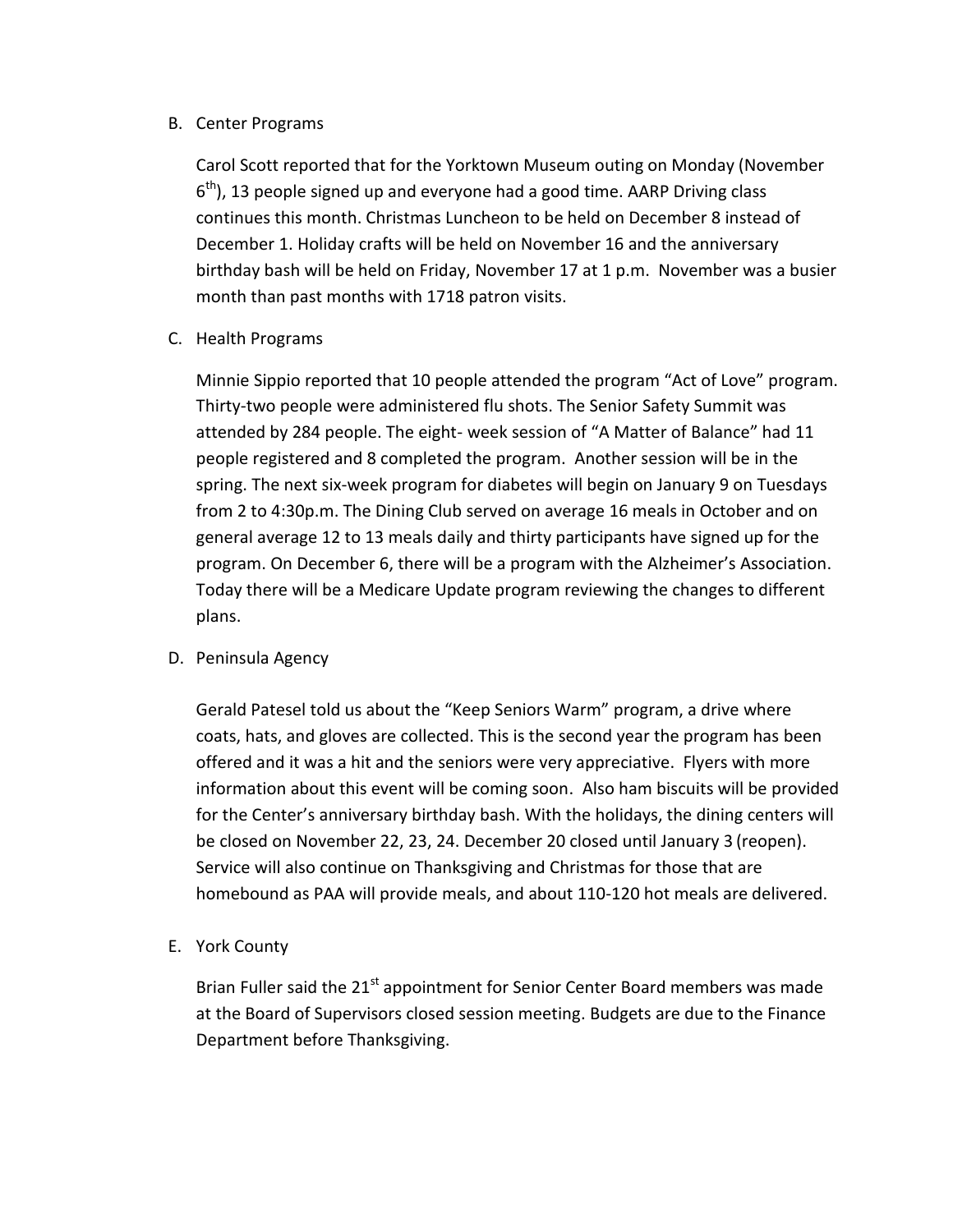#### Old Business

26<sup>th</sup> Anniversary Birthday Bash – There will be recognition for volunteers. Charlotte

has taken care of the cake and gifts have been purchased for the volunteers.

Lynne McMullen said board members should be sure to sign in when attending meetings and when doing volunteer work at the Center as we report on volunteer hours at the end of the year.

Christmas Luncheon  $-A$  sign-up sheet is going around. Encore is catering the meal and menu selection '1' with the turkey was selected. The cost is \$4 per person. Board members will serve plates to patrons. Buck is working on entertainment and the Jammers will perform holiday music and patrons will also have an opportunity to sing along.

Spring fundraiser (March 24, 2018) – This event is approaching us and items can be brought in for the white elephant (yard sale items other than clothing) in February. The drawing portion of this event has been popular in the past where tickets are sold for prizes such as gift cards to restaurants, stores, and other businesses. Charlotte Tyeryar, former board member has worked on this in the past, but this event will most likely need additional support as we are asking those in the community for donations to their businesses. Previously we have also had crafts, and baked goods at this event.

#### New Business

Valentine Bingo is tentatively scheduled for February 9. The Youth Commission generally assists with this event calling the numbers, serving refreshments, and handing out prizes. Lynne McMullen will check to see if the commissioners are available to assist; if board members could be on stand-by, just in case for this event, that would be helpful.

Talent Show – We've had a couple of requests to do a talent show. An interest list will be placed at the front desk to see if this is something we might do. Additionally, patron Otto Youngbluth is working on a musical script and has done several projects for the Center before.

#### Information

Buck Rodgers is going to facilitate a program for veterans called "War Stories and Pizza." This is an opportunity for veterans to share their stories with one another. An interest list will be placed at the desk in December with the plan of beginning this program in